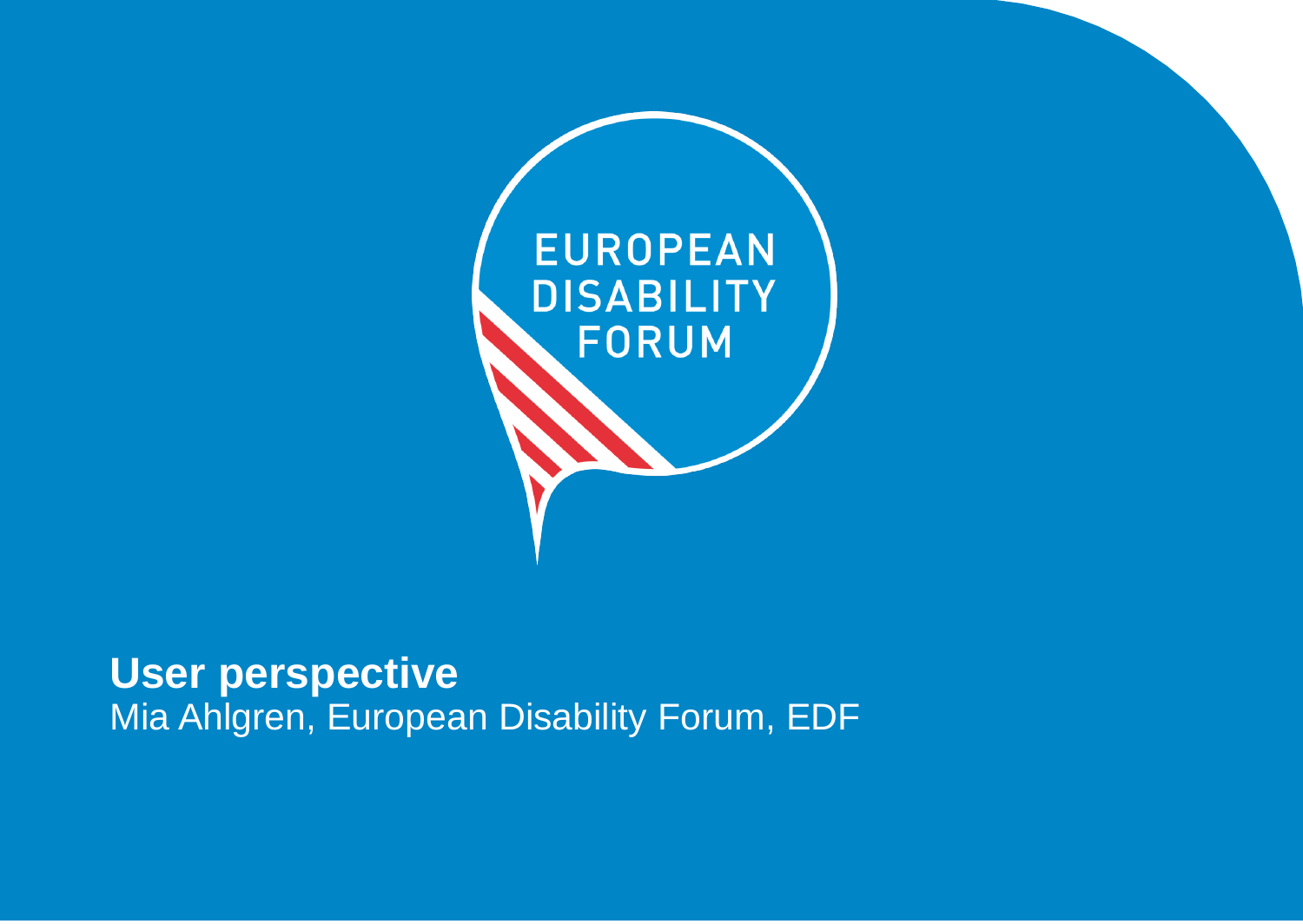## **European Disability Forum EDF**

80 million Europeans and increasing An umbrella for European disability NGOs Network with experts on ICT accessibility

### **Top campaigns**

- Freedom of movement campaign European Accessibility Act
- Directive Accessible Public Web Sites
- UN convention CRPD
- EU elections 2014
- Observatory of the crisis



**User perspective**

............................................................................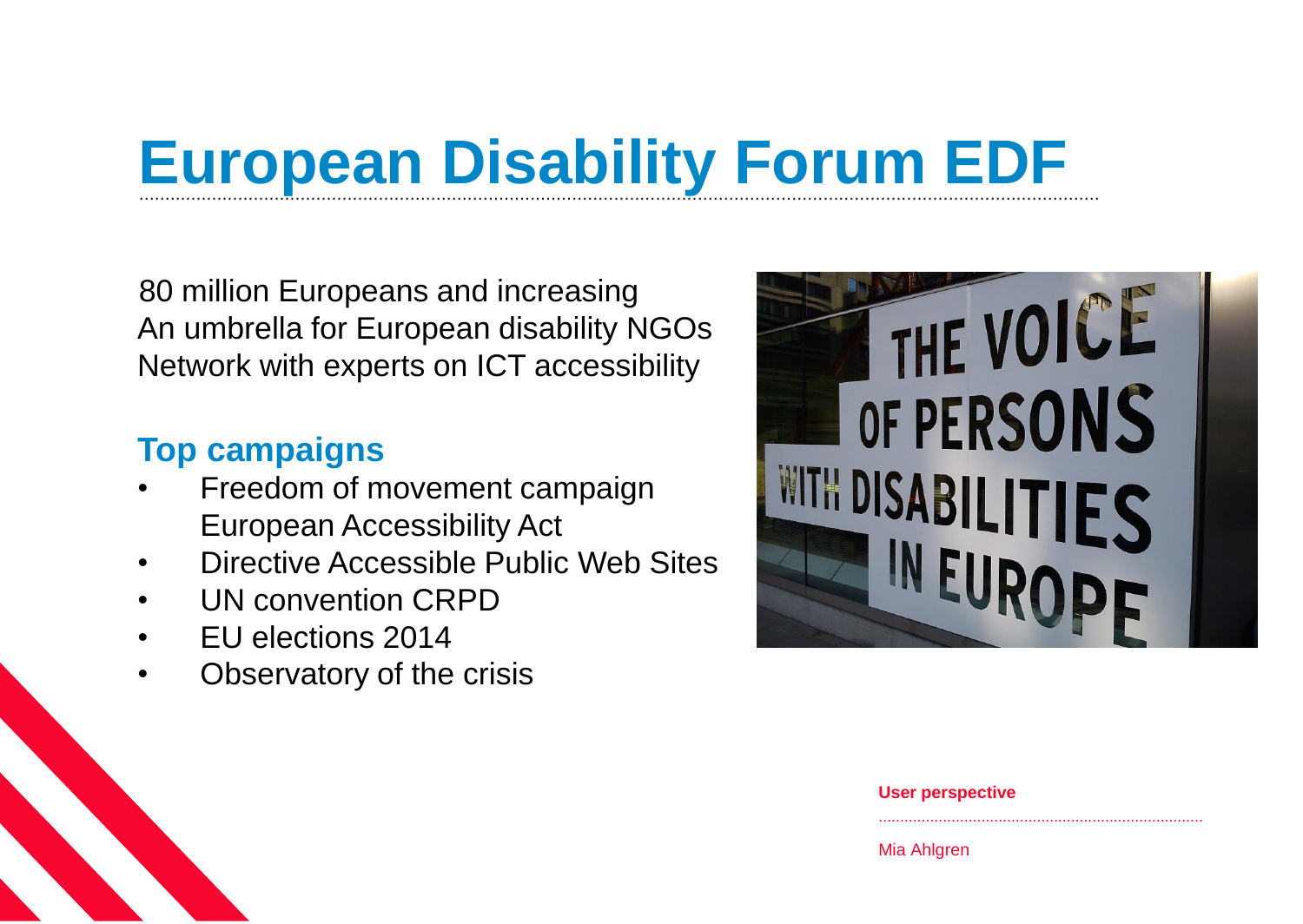## **Legislation and human rights**

#### **Convention on the rights of persons with disabilities**

Article 3 General principles, Article 4 f standards g ICT Article 8 Raising awareness, Article 9 Accessibility Article 21 Freedom of speech, Article 30 Culture

### **Convention**

Ratifications/Accessions: 147 Signatories: 158 **Optional Protocol** Ratification/Accessions: 82 Signatories: 92



#### **User perspective**

............................................................................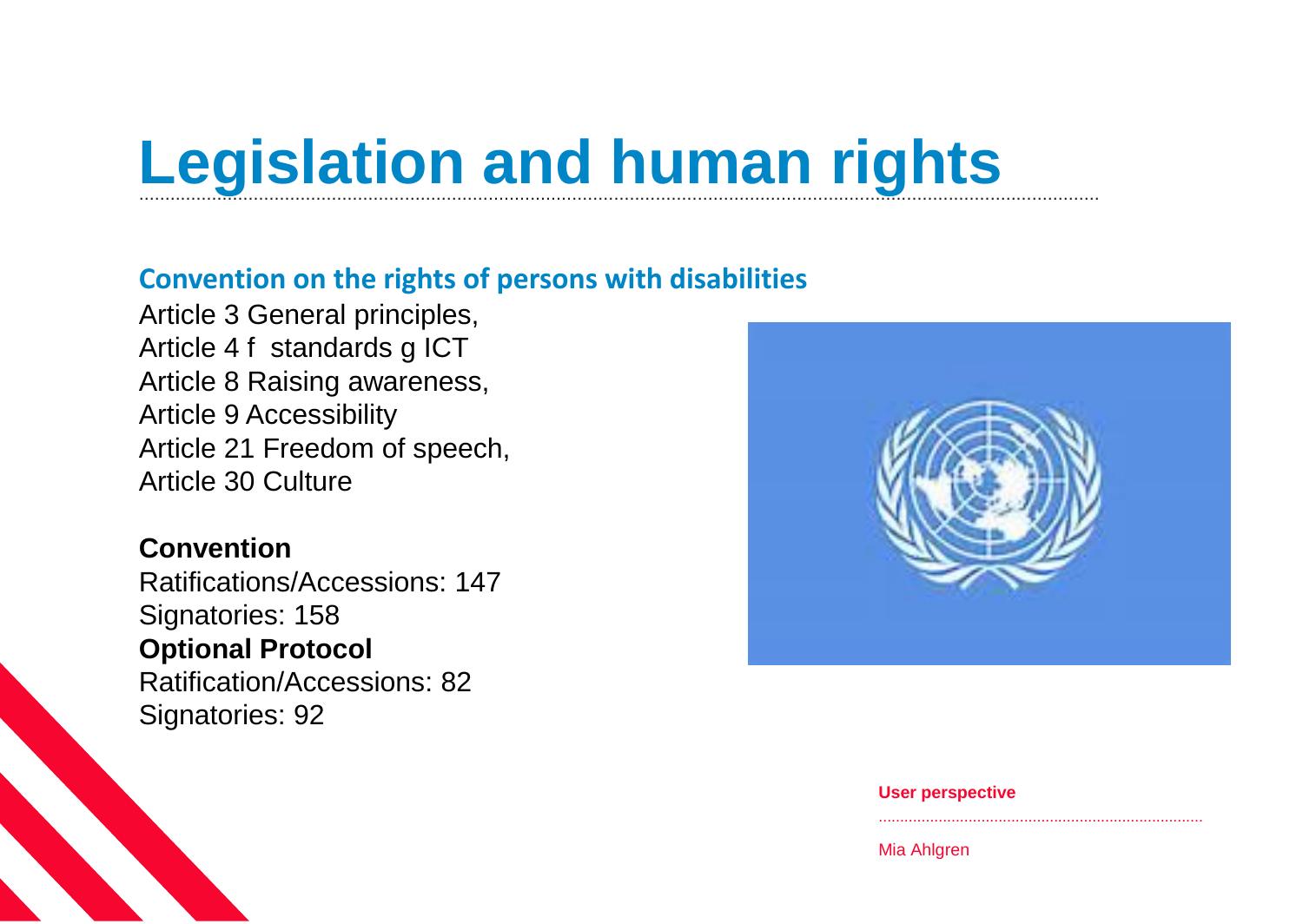## **Legislation and human rights**

### **General comment 2, on article 9 accessibility**  "**unconditional obligation**"

As long as goods, products and services are open or provided to the public, they must be accessible to all, regardless of whether they are owned and/or provided by a public authority or a private enterprise

Minimum standards must be developed in close consultation with persons with disabilities and their representative organizations



#### **User perspective**

............................................................................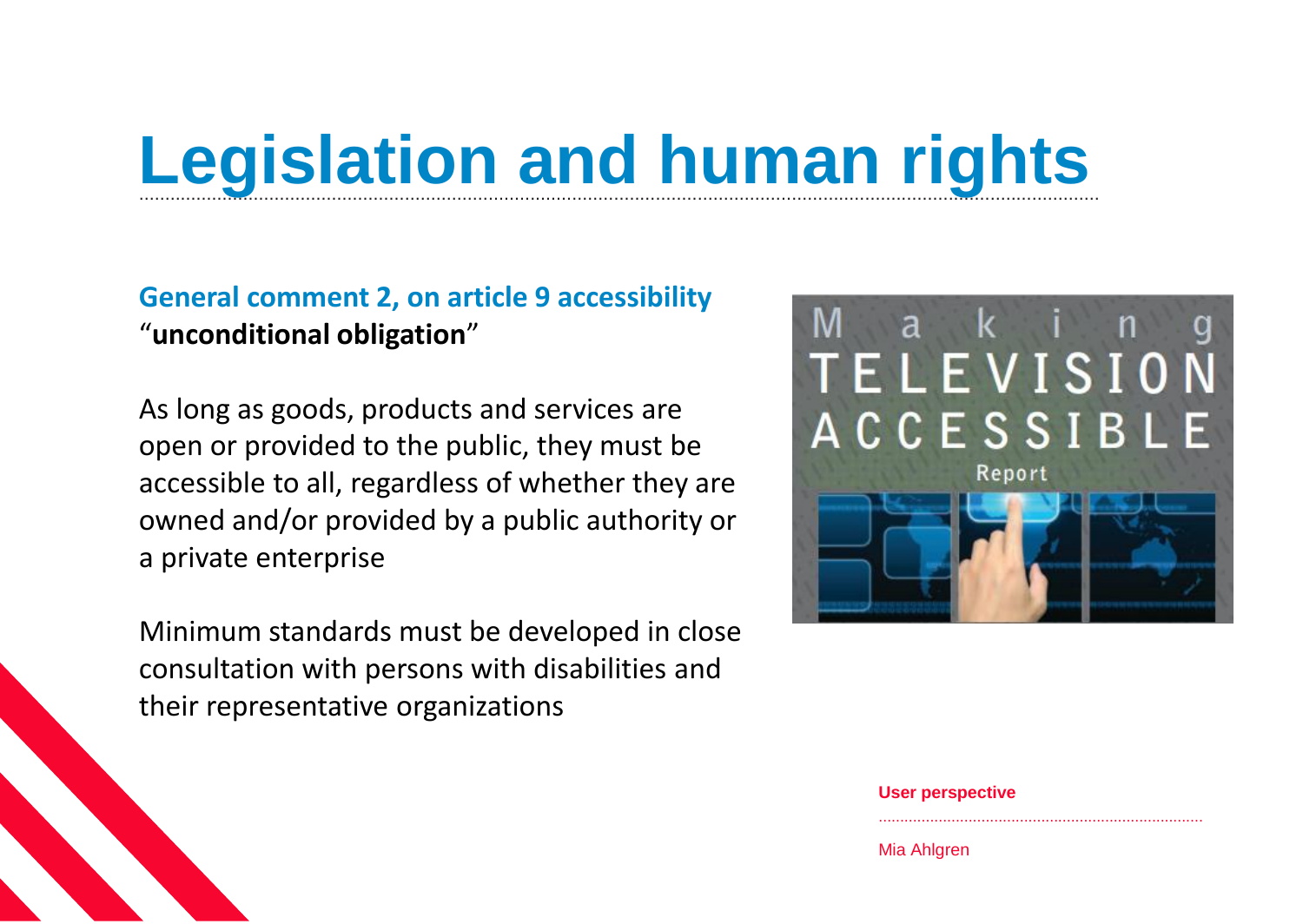### What are accessible media services?



(closed, live) (closed emerging)

Subtitles Sign Language Audio description Spoken subtitles

**Clean Audio, Usability** - layout, **cognitive** needs (emerging)

Note: Icons are not standardised (examples above from SE)

| <b>User perspective</b> |
|-------------------------|
|                         |

............................................................................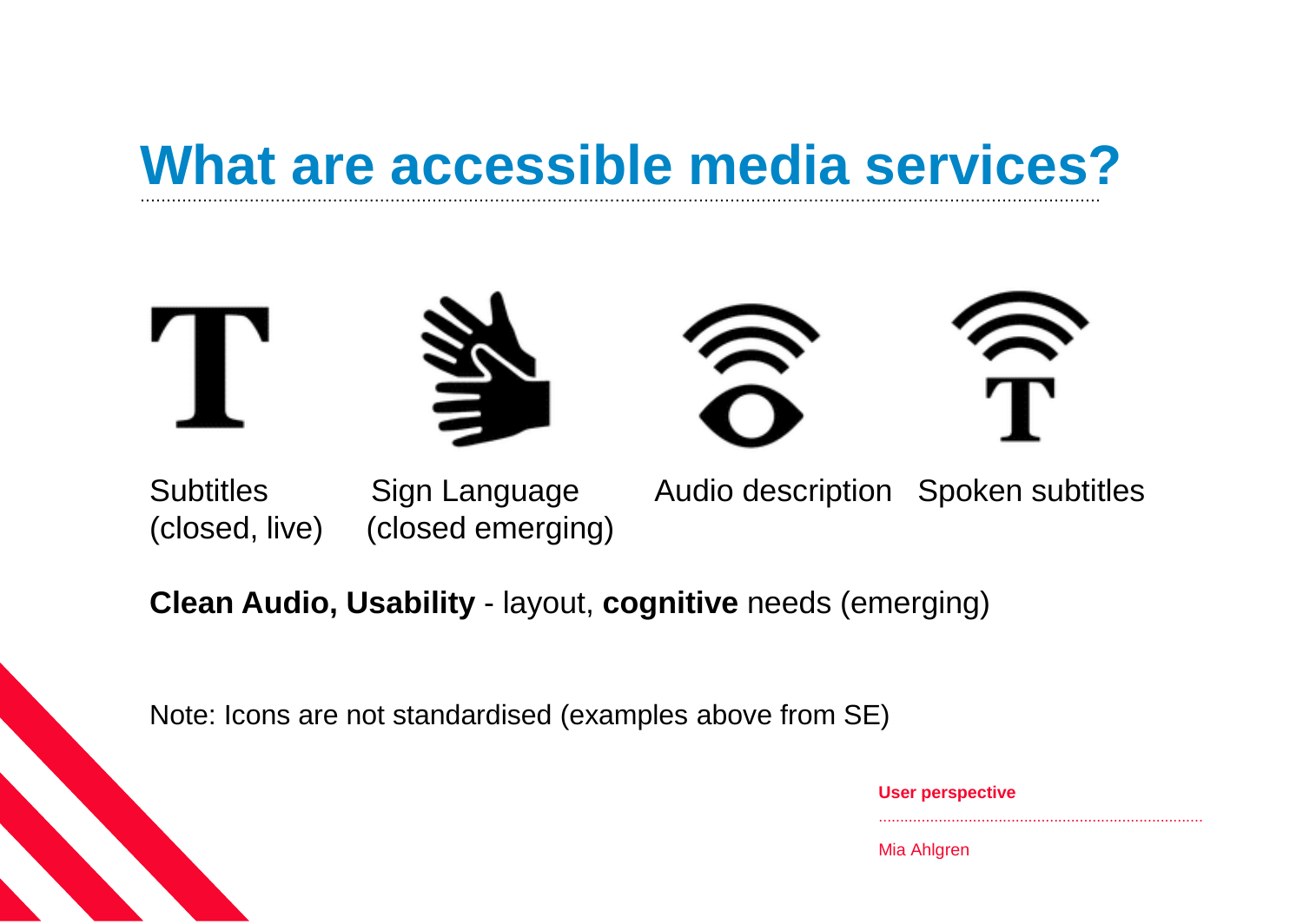# **From innovation**

# **TO REALITY?**

**User perspective**

............................................................................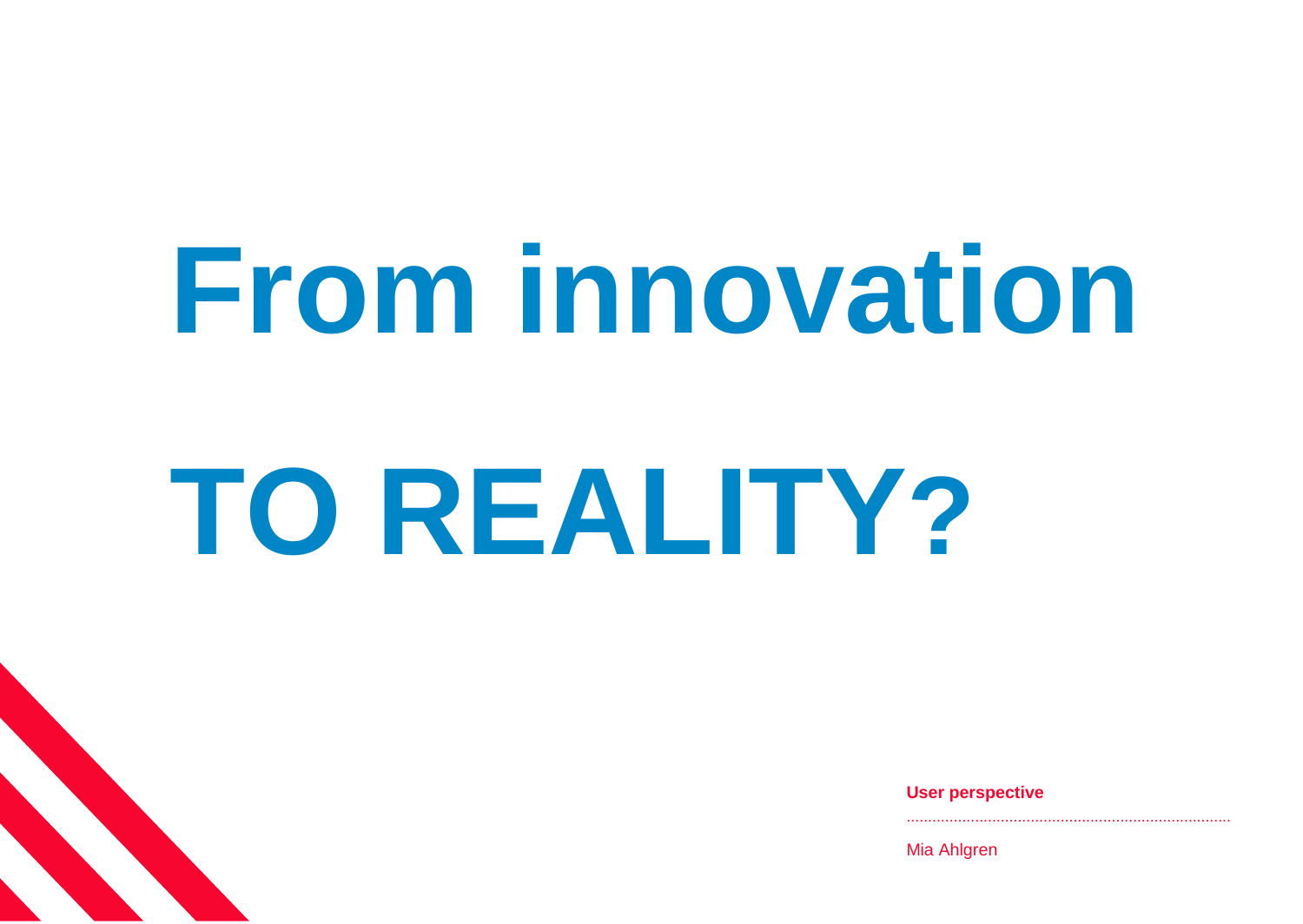## **From the outset**

# **AND ONWARDS…**

**User perspective**

............................................................................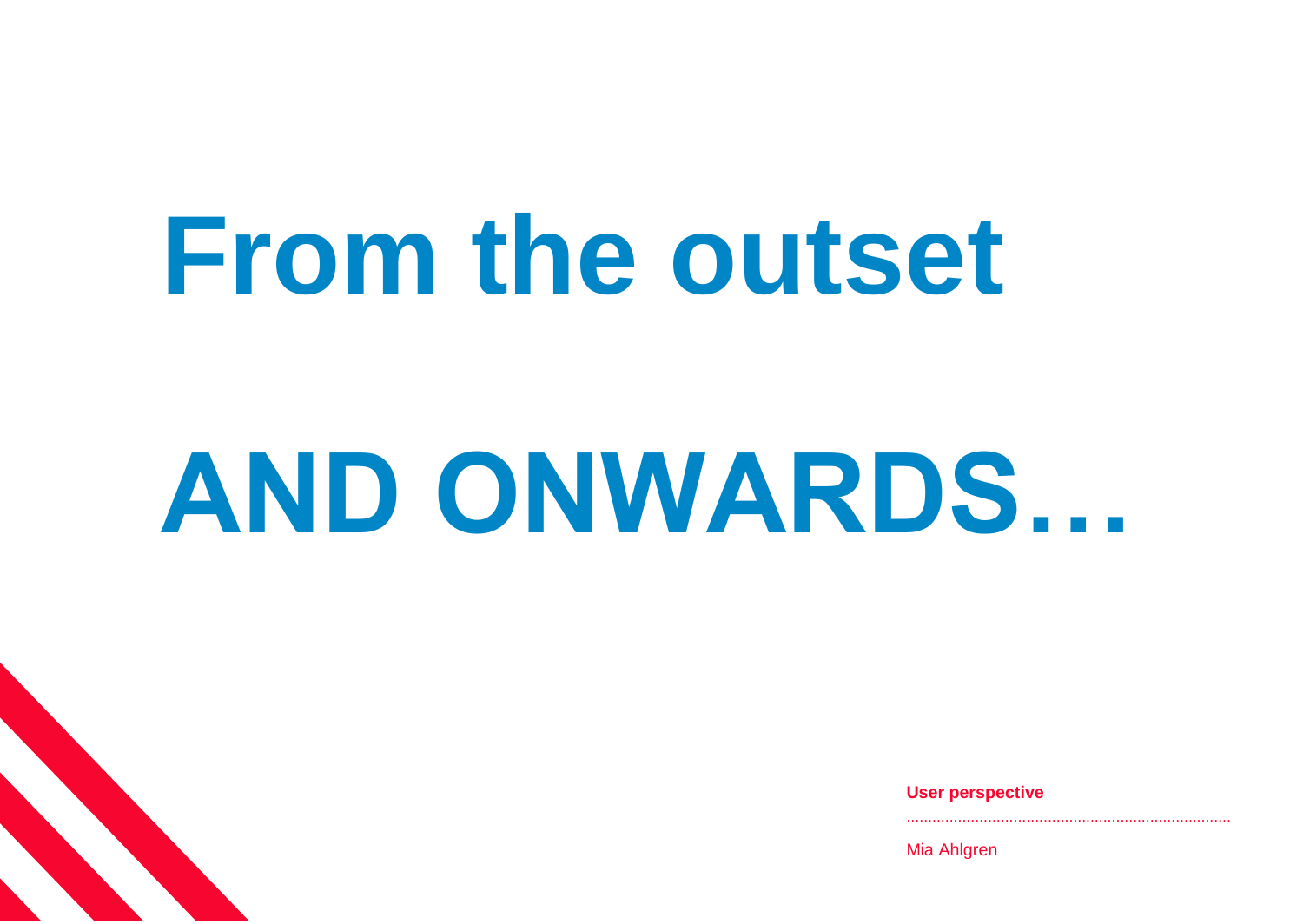# **User involvement**

# **AND EMPLOYMENT?**?

**User perspective**

............................................................................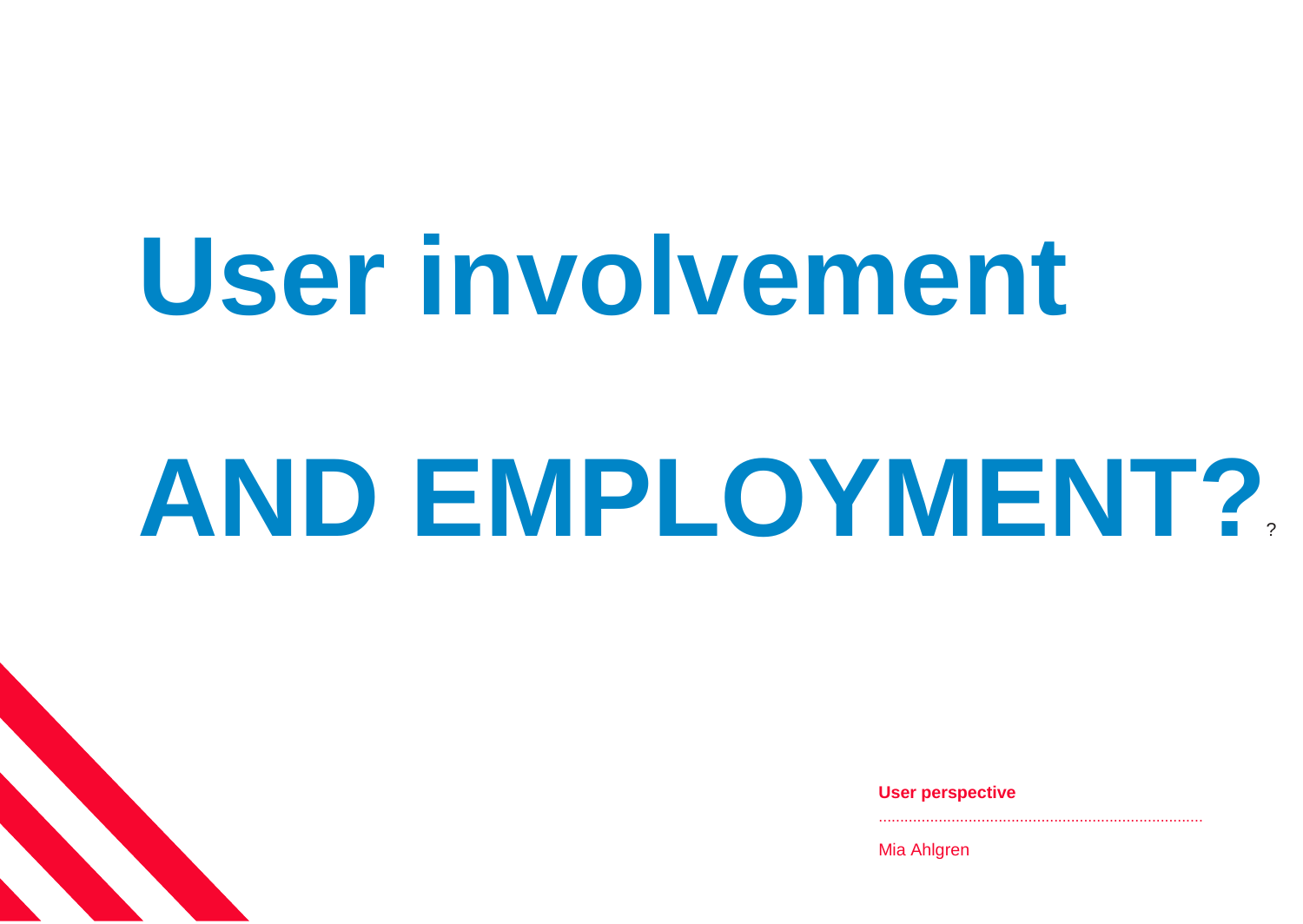# **Users want to choose BOTH QUANTITY AND QUALITY**

**User perspective**

**............................................................................**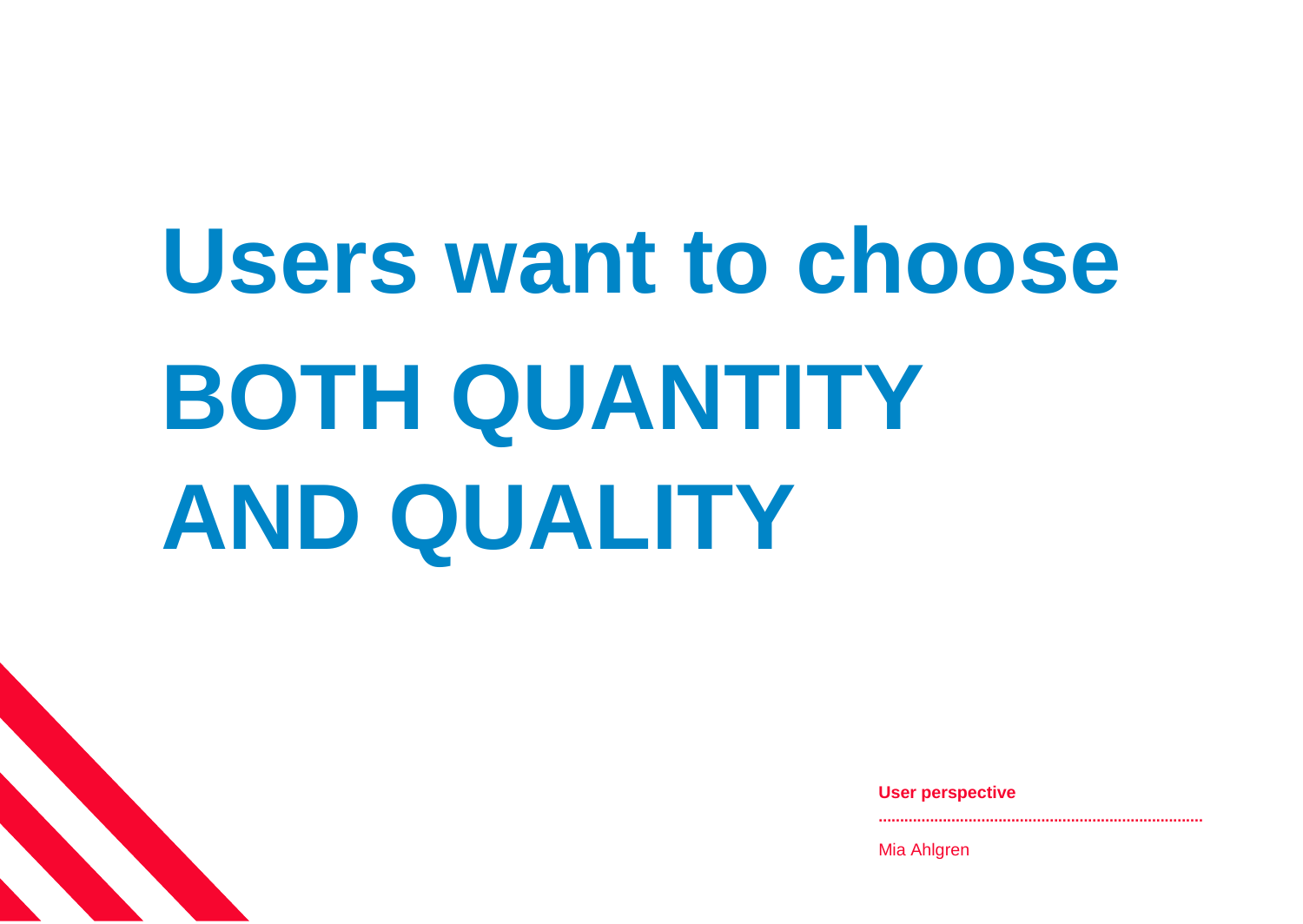

# **US BY** for them **WITH**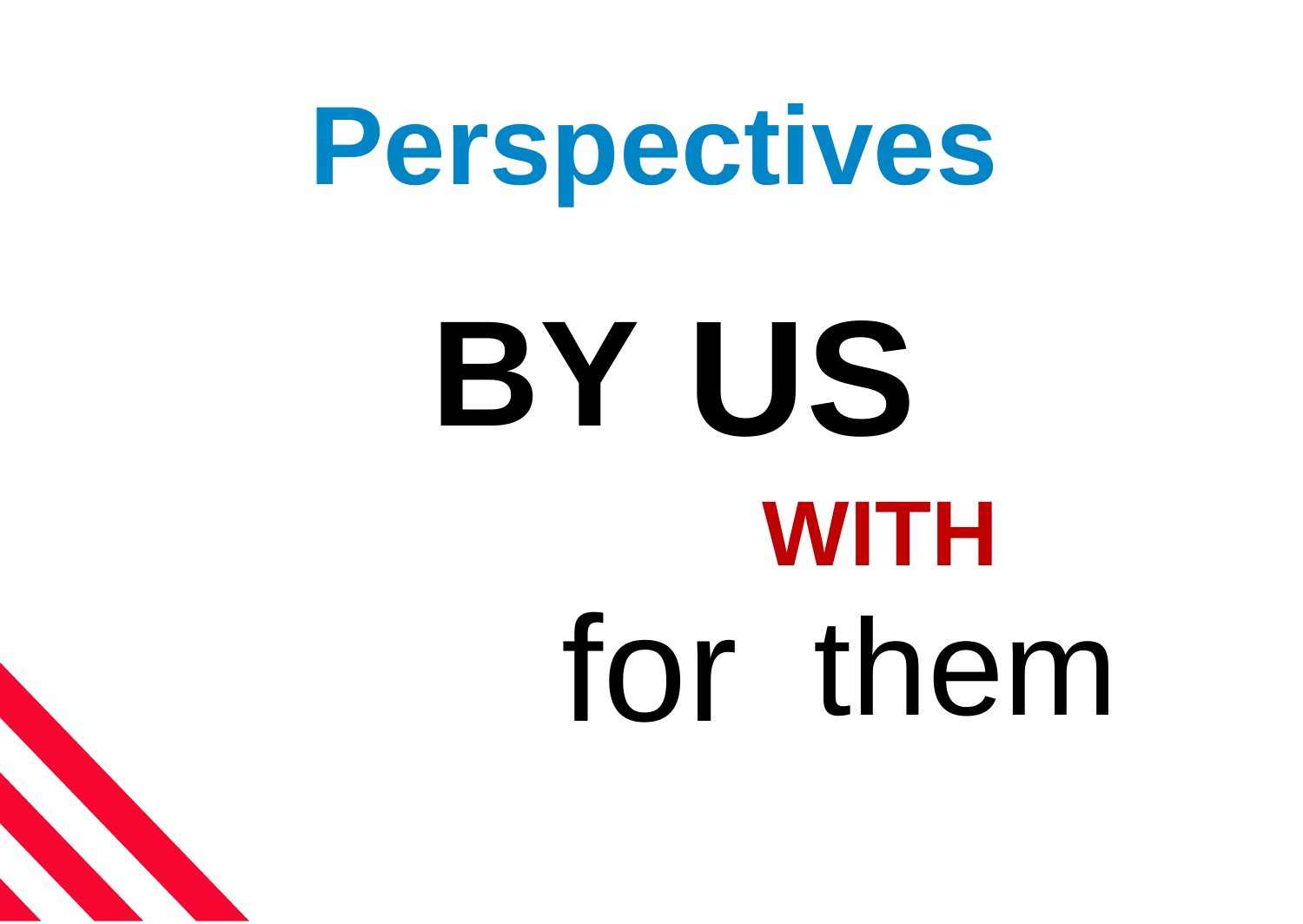#### **Conclusions and position on the green paper**  ........................................................................................................................................................................................

### **Actions needed to ensure accessible converging media**

- **Legislation** for human rights **covering whole value chain** user perspective from setting up to using 3<sup>rd</sup> party apps
- **Monitoring accessibility usability quality indicators** involve users in the evaluations
- **Facilitate a European Forum for multi stake holder exchange** stakeholders of value chain pave way for accessible converging media
- **Secure users active role in standards, research and innovation** NOTE Important to develop Language technology
- **Promotion of a holistic media accessibility strategy** accessibility **right from the start** for a sustainable policy

| <b>User perspective</b> |
|-------------------------|
| Mia Ahlgren             |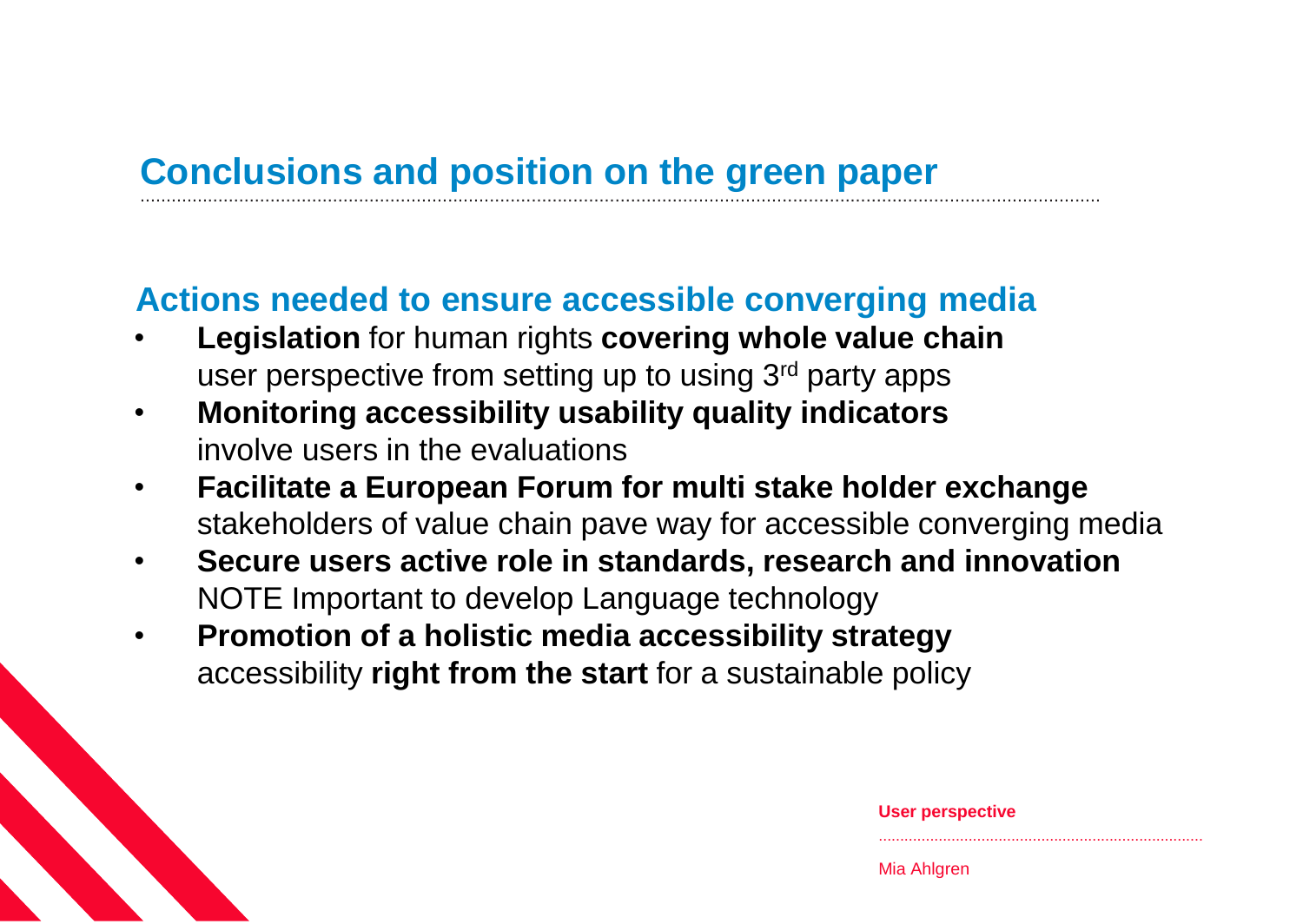#### **EDF position on green paper Q26 standardisation** ................................................................................................................................................ ........................................

Yes Additional standardisation is needed for harmonization and implementation of accessible media in value chain Ensure user participation in standardisation process

### **European standard on accessible ICT ready (February 2014)**

- Mandate 376 accessibility requirements in ICT procurement Revision of Public Procurement directive ready (article 42)
- European Parliament support for Web Accessibility Directive

### **International standardisation initiatives**

- ITU focus group and intergroup on accessible media background reports
- ISO guidelines for Audio Description and Spoken Subtitles
- European Mandate 473 Design for all / Universal design
- HBB4ALL pilot common format for subtitles

| <b>User perspective</b> |
|-------------------------|
| Mia Ahlgren             |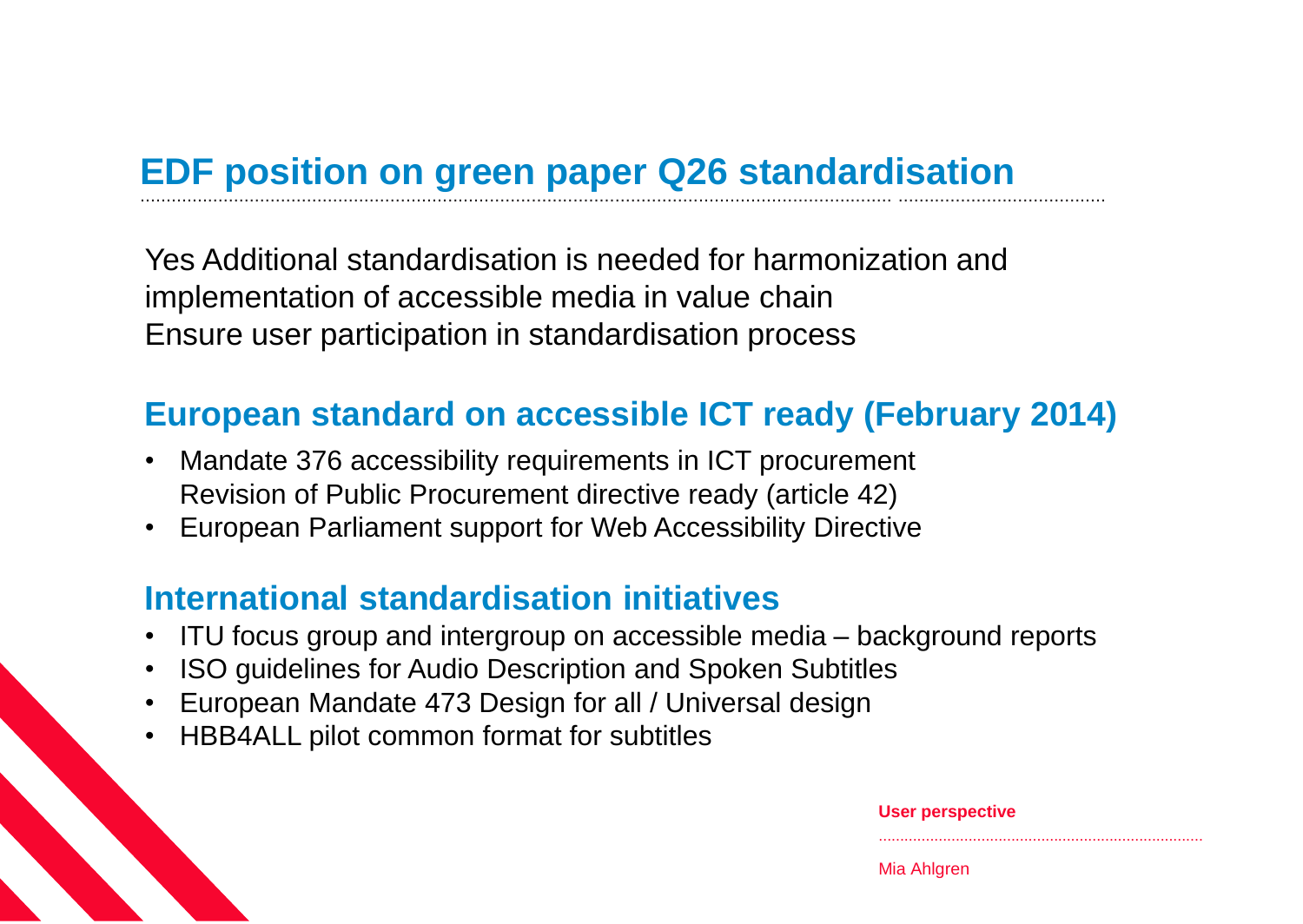#### **Fragmentation in member states**  ........................................................................................................................................................................................

### **Legislation, scope, funding and focus**

Requirements increasing from only covering Public Service Broadcasters to commercial, on demand services and quality

Obligations to **promote** access services (BE SL IE UK) Addressing what kind of programs or when they are broadcasted **Progressive quotas** in relation to costs and available technology **Additional funding** for programs to promote pluralism and diversity, if they are accessible (CR) State funding for films require subtitles (SE)

**Exceeding targets** in the UK from 10% to 20% audio description

**Jurisdiction** – OfCom non-domestic channels

| <b>User perspective</b> |  |
|-------------------------|--|
|                         |  |
| Mia Ahlgren             |  |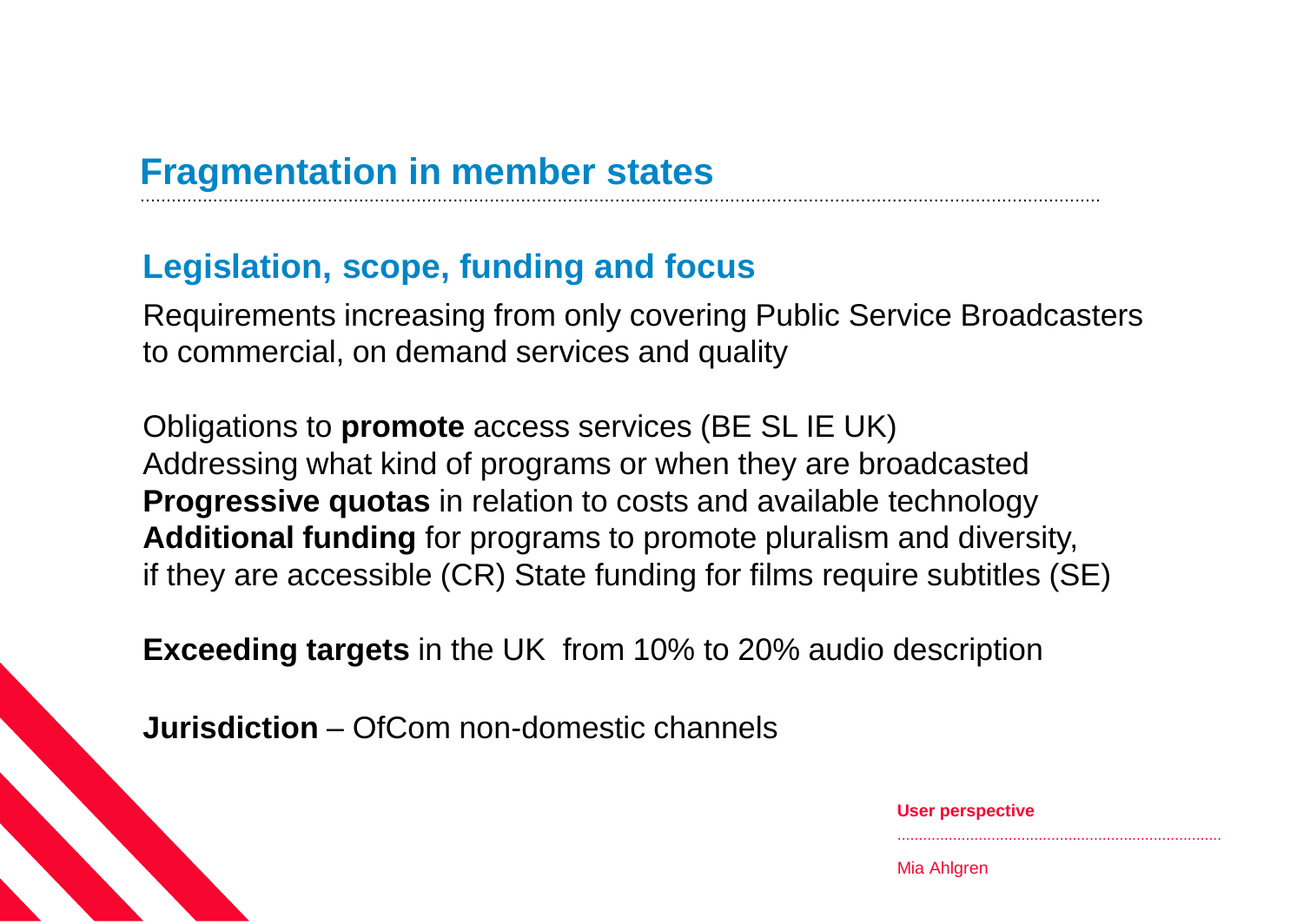#### **EDF position on green paper Q27 on incentives**  .................................................................................................................................................. ........................................

Both legislation and other incentives needed

### **Appropriate legislative framework**

- Mandatory requirements goods and services to access audiovisual media allowing innovation and competition
- Support to NRA:s for monitoring etc

### **Accessibility as driver for innovation**

- European forum with multi stakeholder involvement
- Incorporate accessible media in European research agenda, special need for improving language technology
- Funding strategies linking public media financing to accessibility thus creating a motive for innovation and development

| <b>User perspective</b><br>. |
|------------------------------|
| Mia Ahlgren                  |